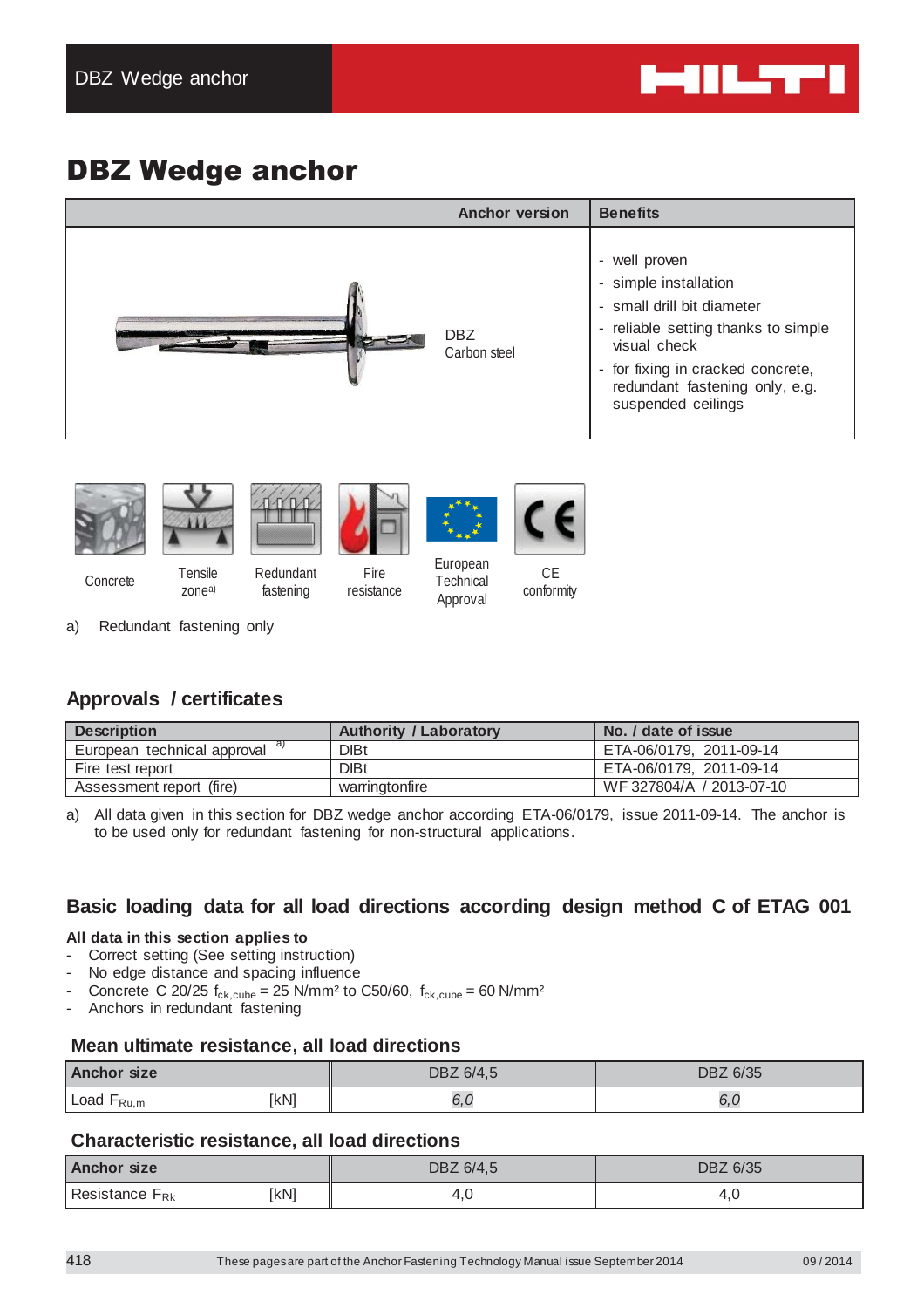

#### **Design resistance, all load directions**

| <b>Anchor size</b>         |      | DBZ 6/4,5                | DBZ 6/35 |  |
|----------------------------|------|--------------------------|----------|--|
| Resistance F <sub>Rd</sub> | [kN] | $\leftarrow, \leftarrow$ | ∠,∠      |  |

#### **Recommended loads a), all load directions**

| <b>Anchor size</b>          |      | DBZ 6/4,5 | DBZ 6/35 |  |
|-----------------------------|------|-----------|----------|--|
| Resistance F <sub>Rec</sub> | [kN] | .u        | ۰.       |  |

a) With overall partial safety factor for action  $y = 1.4$ . The partial safety factors for action depend on the type of loading and shall be taken from national regulations.

#### **Requirements for redundant fastening**

The definition of redundant fastening according to Member States is given in the ETAG 001 Part six, Annex 1. In Absence of a definition by a Member State the following default values may be taken

| Minimum number<br>of fixing points | Minimum number<br>of anchors per fixing point | Maximum design load of action<br>$N_{\rm Sd}$ per fixing point $a$ ) |
|------------------------------------|-----------------------------------------------|----------------------------------------------------------------------|
|                                    |                                               | $2$ kN                                                               |
|                                    |                                               | $3$ kN                                                               |

a) The value for maximum design load of actions per fastening point  $N_{\rm Sd}$  is valid in general that means all fastening points are considered in the design of the redundant structural system. The value  $N_{\text{Sd}}$  may be increased if the failure of one (= most unfavourable) fixing point is taken into account in the design (serviceability and ultimate limit state) of the structural system e.g. suspended ceiling.

#### **Materials**

#### **Mechanical properties of DBZ**

| <b>Anchor size</b>          |                 |                   | <b>DBZ 6/4,5</b> | <b>DBZ 6/35</b> |
|-----------------------------|-----------------|-------------------|------------------|-----------------|
| Nominal tensile<br>strength | t <sub>uk</sub> | $[N/mm^2]$        | 390              | 390             |
| Yield strength              | $I_{\rm V}$ k   | $[N/mm^2]$        | 310              | 310             |
| Stressed cross-<br>section  | $A_{\rm s}$     | $\text{[mm2]}$    | 26               | 26              |
| Char. bending<br>resistance |                 | $M^0_{Rk,s}$ [Nm] | 5,0              | 5,0             |

#### **Material quality of DBZ**

| Part              | <b>Material</b>                                |
|-------------------|------------------------------------------------|
| ' … Anchor shank_ | Cold-formed steel; galvanized $\geq$ 5um       |
| 2  Expansion pin  | Cold-formed steel; galvanized $\geq$ 5 $\mu$ m |

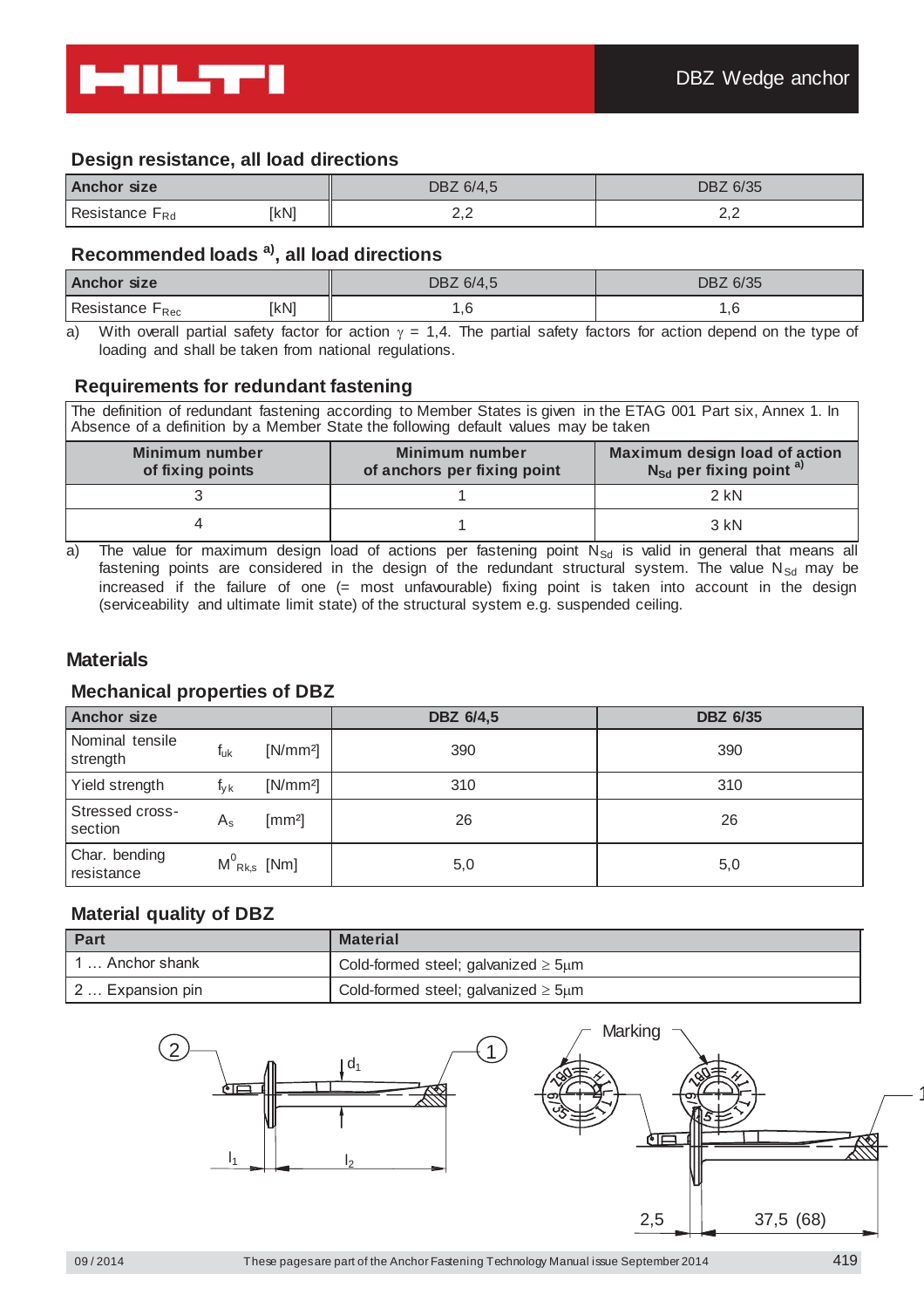

# **Anchor dimensions**

| <b>Anchor size</b>           |                |      | DBZ 6/4,5 | <b>DBZ 6/35</b> |  |
|------------------------------|----------------|------|-----------|-----------------|--|
| Height anchor head           |                | [mm] | 2,5       | 2,5             |  |
| Max. distance                | Q <sub>1</sub> | [mm] | 6,4       | 6,4             |  |
| Length of anchor shaft $I_2$ |                | [mm] | 37,5      | 68              |  |

# **Setting**

## **Recommended installation equipment**

| Anchor size   | DBZ 6/4,5             | <b>DBZ 6/35</b> |
|---------------|-----------------------|-----------------|
| Rotary hammer | TE $2 - TE$ 7         |                 |
| Other tools   | hammer, blow out pump |                 |

# **Setting instruction**









Drill hole with drill Blow out dust and Install anchor with bit. fragments. suspended item.

Hammer in anchor.